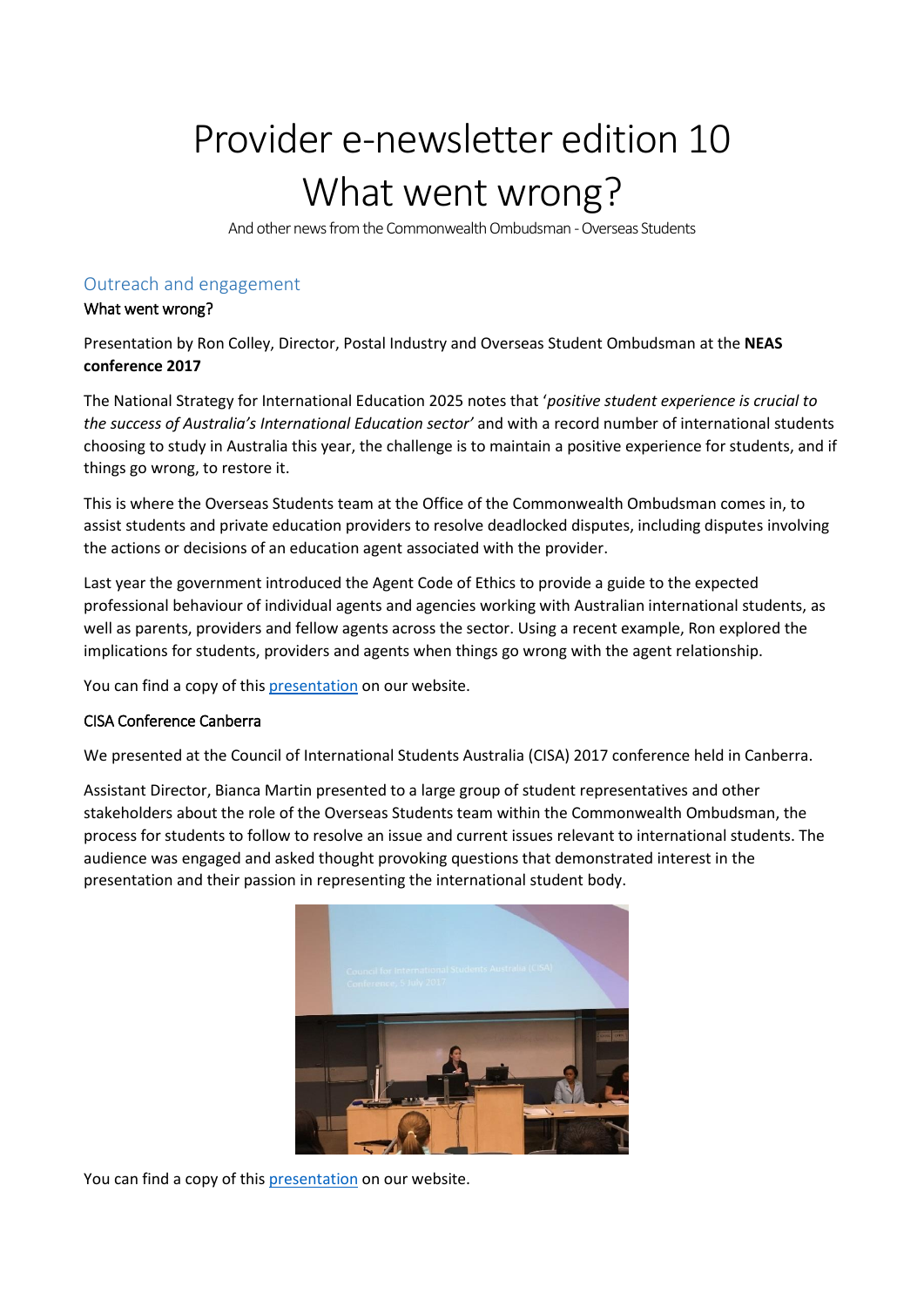## Quarterly report for April – June 2017 is now available

You can download a copy of the lates[t quarterly report](http://www.ombudsman.gov.au/publications/oso-publications/reports/oso-quarterly-reports) from our website.



## What's new at the Commonwealth Ombudsman?

The Commonwealth Ombudsman now investigates complaints regarding the VET Student Loans program and VET FEE-HELP scheme. The new function began operation on July 1 2017 and is independent, impartial and a free service for students and providers.

This new function is industry focused, responsible for investigating complaints, identifying systemic issues, and making recommendations to providers and government regarding providers delivering vocational education and training (VET) services under both VET Student Loans and VET FEE-HELP programs. We will also provide VET providers with advice and training about best practice complaints-handling.

In the first eight weeks of operations, we have received almost 2000 approaches from VET Student Loans and VET FEE-HELP students.

If you would like information on how to refer your students to the Commonwealth Ombudsman, or any reference materials on our VET Student Loans service, please email [VET.StudentLoans@ombudsman.gov.au](mailto:VET.StudentLoans@ombudsman.gov.au)

#### New resources

We are committed to helping students and their providers to resolve disagreements. We have many resources for providers and their students. You can find our resources, including the new items listed below on the Commonwealth Ombudsman [Overseas Students publications](http://www.ombudsman.gov.au/publications/oso-publications) page:

- [VOIS magazine student video](https://www.facebook.com/voismagazinesydney/videos/1417215891698772/) featuring the Commonwealth Ombudsman. The video is about a student's experience studying in Australia and how he resolved a problem with his education provider
- [Information for international students and domestic students about the closure of Careers Australia](http://www.ombudsman.gov.au/news-and-media/news)

#### Reminder – keep your list of education agents on your website up to date

In recent months we received many complaints about an education agent which allegedly defrauded many intending students and education providers.

Section 21A of the *Education Services for Overseas Students Act 2000* requires all CRICOS providers to maintain a list of all the provider's agents and publish that list on its website. If you terminate an agreement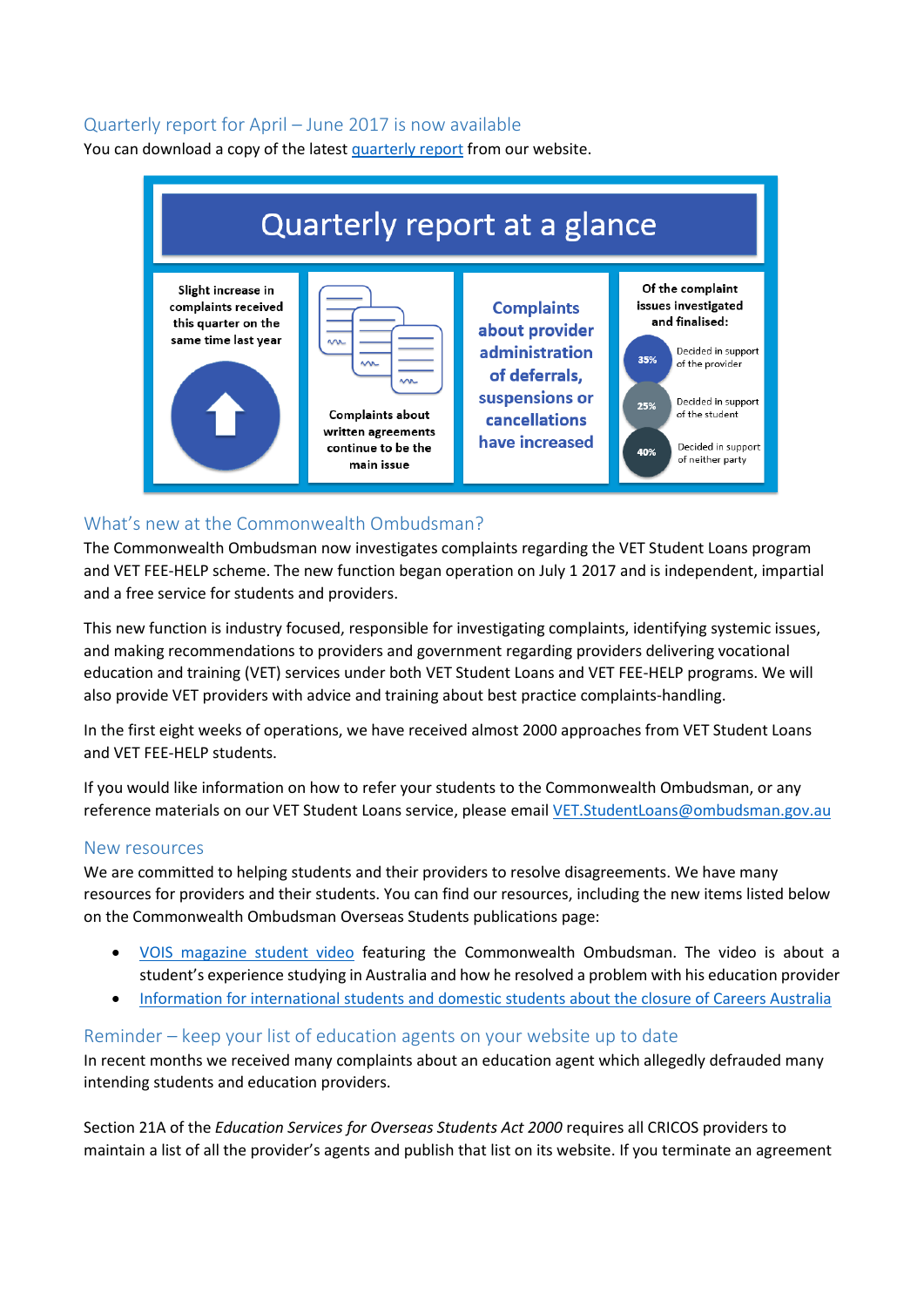with a particular education agent, you should remove their details from the list of agents published on your organisation's website.

# Case study – Ombudsman in action helping international students and private education providers resolve disputes

Following a three month English course with an Australian university's private college, Xiang\*, a student from China, enrolled with the university to undertake Masters level studies. As his commencement date approached, Xiang had to withdraw from his courses due to problems with his student visa application. Xiang notified his provider and requested a refund for his English lessons but this was not received by the college until after the student's English sessions had commenced. Xiang had sent them to the partner university rather than directly to the college.

The college decided that Xiang could be granted a refund of 50 per cent of the pre-paid tuition fees for the English courses. The college's fees and refund policy specified there would generally be no refunds of fees if requests were submitted after course commencement. Xiang appealed this decision with the college, but the decision was upheld on review. The student contacted our Office, seeking a full refund of his tuition fees.

We investigated the matter and found that although the written agreement with the student had outlined some circumstances where full or partial refunds could be paid, it did not specify that no refund would be payable if the student withdrew after commencement.

Standard 3.2 of the National Code states:

*The registered provider must include in the written agreement the following information, which is to be consistent with the requirements of the ESOS Act, in relation to refunds of course money in the case of student and provider default:*

- *a. amounts that may or may not be repaid to the student (including any course money collected by education agents on behalf of the registered provider)*
- *b. processes for claiming a refund.*

As the provider's agreement did not comply with the requirements of the National Code, we recommended that the college:

- refund the student fees paid for time the Xiang would have studied after the date he withdrew from his course
- revise its written agreement template to meet all the requirements of Standard 3 of the National Code.

The college thanked us for the detailed response and accepted the outcome of our review and our recommendations. The college reviewed their international student letter of offer and promptly refunded the student the remaining 50 per cent of his pre-paid tuition fees.

\*name has been changed to protect privacy.

#### **Commentary**

Education providers sometimes consider that it is enough for their fee and refund policies to be published on their website, and avoid putting these in the letters of offer which form the basis of their written agreement with the student. However, *standard 3.2* makes it clear that the written agreement must include the provider's refund policy, not merely a reference or website link to the policy.